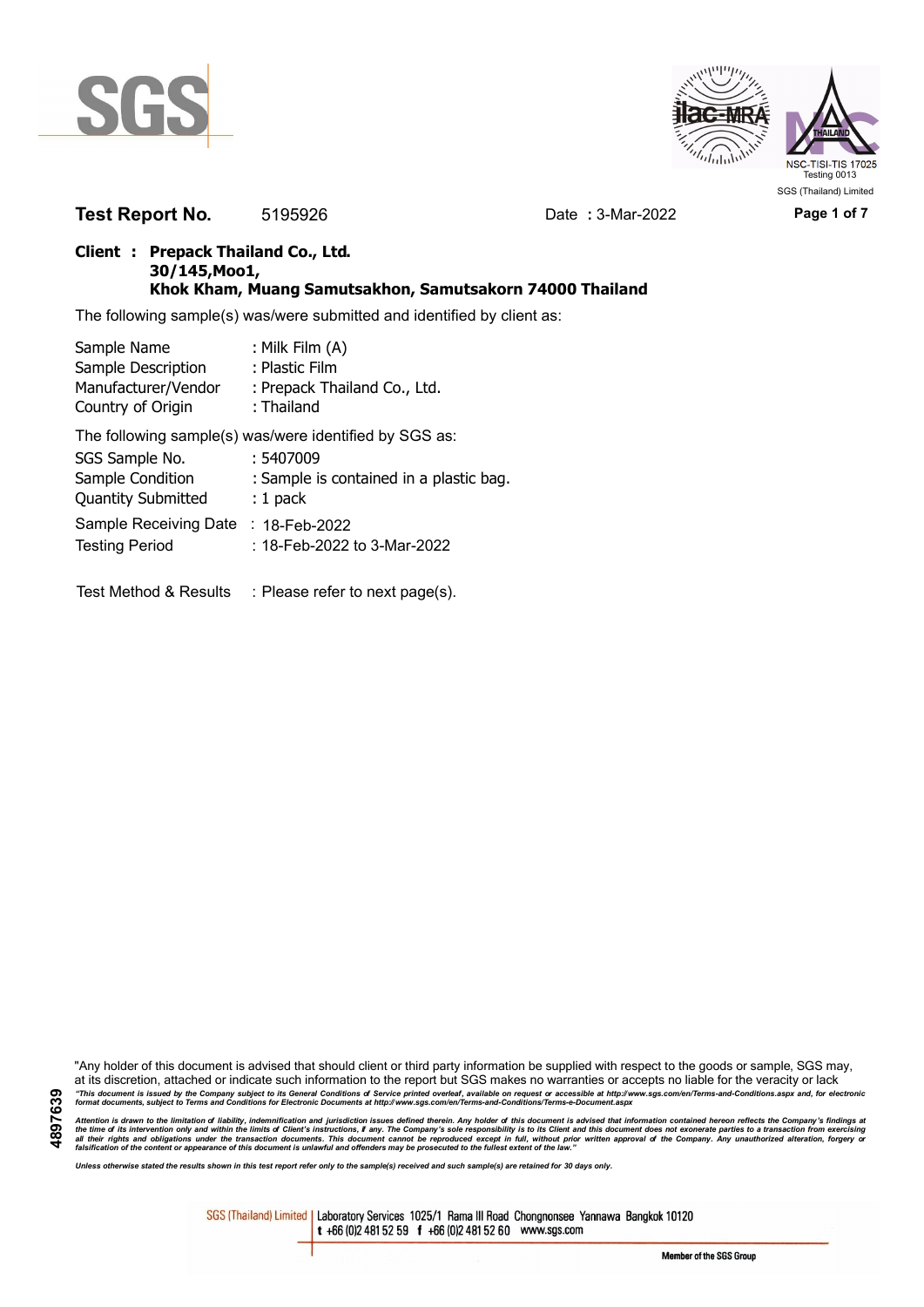



# **Test Report No.** 5195926 Date **:** 3-Mar-2022 **Page 2 of 7**

## **Test Requested & Result Summary**

Test Requested : Please refer to the result summary (Test parameter(s) was/were selected by client).

Result Summary:

| <b>Test Requested</b>                                                          | Conclusion  |
|--------------------------------------------------------------------------------|-------------|
| Notification of the Ministry of Public Health (No.295) B.E. 2548 (2005):       |             |
| Qualities or standard for container made from plastic used for containing milk |             |
| or milk product which type of plastic on contact side are                      |             |
| a) Polyethylene or Ethylene 1-alkane copolymerized resin                       |             |
| 1. Heavy Metal (as Lead) in Material                                           | <b>PASS</b> |
| 2. Arsenic content                                                             | <b>PASS</b> |
| 3. Extracted substance by normal hexane                                        | <b>PASS</b> |
| 4. Substance dissolve in xylene                                                | <b>PASS</b> |
| 5. Heavy metal (calculated as lead) in                                         | <b>PASS</b> |
| 4% concentrated acetic acid extraction                                         |             |
| 6. Quantity of Potassium Permanganate Consumed                                 | <b>PASS</b> |
| 7. Residue after Evaporation Test                                              | <b>PASS</b> |
| 8. Migration of color Extraction                                               | <b>PASS</b> |

### Remark:

1.Test results in this report are applicable for the item tested and reflects the tested sample as received. 2.The decision rules based on simple acceptance which the probability of false accept may be as high as 50% in case the results is exactly on the tolerance limit.

**Signed for and on behalf of SGS (Thailand) Limited**

**Rutchuporn Moungsom Laboratory manager - Hardgood**

"Any holder of this document is advised that should client or third party information be supplied with respect to the goods or sample, SGS may, at its discretion, attached or indicate such information to the report but SGS makes no warranties or accepts no liable for the veracity or lack "This document is issued by the Company subject to its General Conditions of Service printed overleaf, available on request or accessible at http://www.sgs.com/en/Terms-and-Conditions.aspx and, for electronic<br>format docume

Attention is drawn to the limitation of liability, indemnification and jurisdiction issues defined therein. Any holder of this document is advised that information contained hereon reflects the Company's findings at<br>all th

*Unless otherwise stated the results shown in this test report refer only to the sample(s) received and such sample(s) are retained for 30 days only.*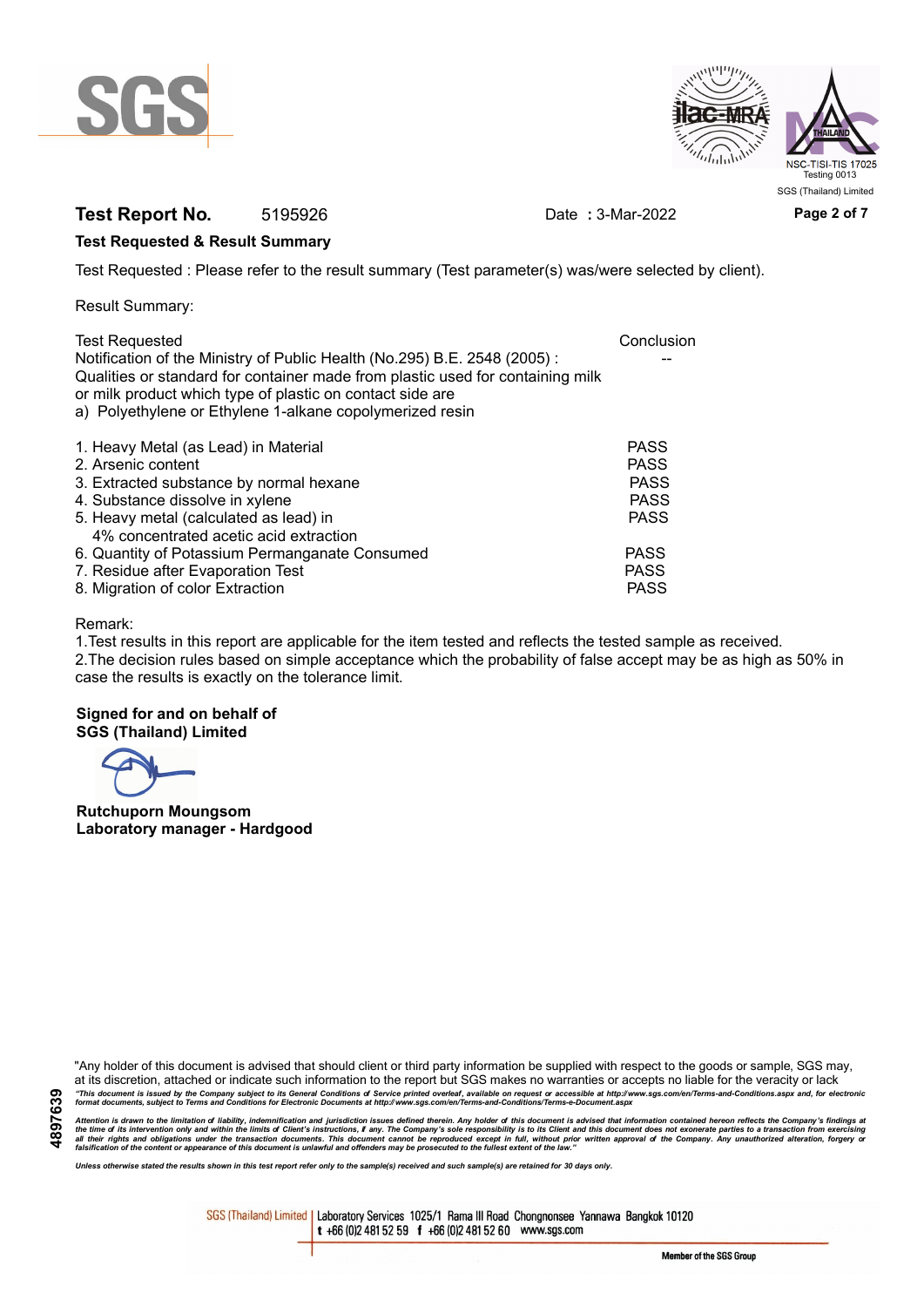



# **Test Report No.** 5195926 Date **:** 3-Mar-2022 **Page 3 of 7**

**TEST RESULTS**

**Notification of the Ministry of Public Health (No.295) B.E. 2548 (2005) : Qualities or standard for container made from plastic used for containing milk or milk product which type of plastic on contact side are ;**

### **a) Polyethylene or Ethylene 1-alkane copolymerized resin.**

### **Qualities and standard of plastic**

Method: LBTY-14024 based on TIS 653 - 2554.

| <b>Details</b>                                  | Result (1)<br>(mg/kg) | <b>Permissible Limit</b><br>(mg/kg) |
|-------------------------------------------------|-----------------------|-------------------------------------|
| Heavy Metal (calculated as lead) in Material*** | Not more than 20      | 20                                  |

Sample Description :

1. Black plastic film with multicolor printed

Note

1. mg/kg = milligram per kilogram

#### **Qualities and standard of plastic**

Method: With reference toTIS 656:2556. Analysis was performed by ICP-MS.

| <b>Details</b>     | Result (1)      | <b>Limit of Quantitative</b> | <b>Permissible Limit</b> |
|--------------------|-----------------|------------------------------|--------------------------|
|                    | (mg/kg)         | (mg/kg)                      | (mg/kg)                  |
| Arsenic content*** | Less than $0.5$ | 0.5                          |                          |

Sample Description :

1. Black plastic film with multicolor printed

Note :

1. mg/kg = milligram per kilogram

"Any holder of this document is advised that should client or third party information be supplied with respect to the goods or sample, SGS may, at its discretion, attached or indicate such information to the report but SGS makes no warranties or accepts no liable for the veracity or lack "This document is issued by the Company subject to its General Conditions of Service printed overleaf, available on request or accessible at http://www.sgs.com/en/Terms-and-Conditions.aspx and, for electronic<br>format docume

Attention is drawn to the limitation of liability, indemnification and jurisdiction issues defined therein. Any holder of this document is advised that information contained hereon reflects the Company's findings at<br>all th

*Unless otherwise stated the results shown in this test report refer only to the sample(s) received and such sample(s) are retained for 30 days only.*

SGS (Thailand) Limited | Laboratory Services 1025/1 Rama III Road Chongnonsee Yannawa Bangkok 10120 t +66 (0)2 481 52 59 f +66 (0)2 481 52 60 www.sgs.com

Member of the SGS Group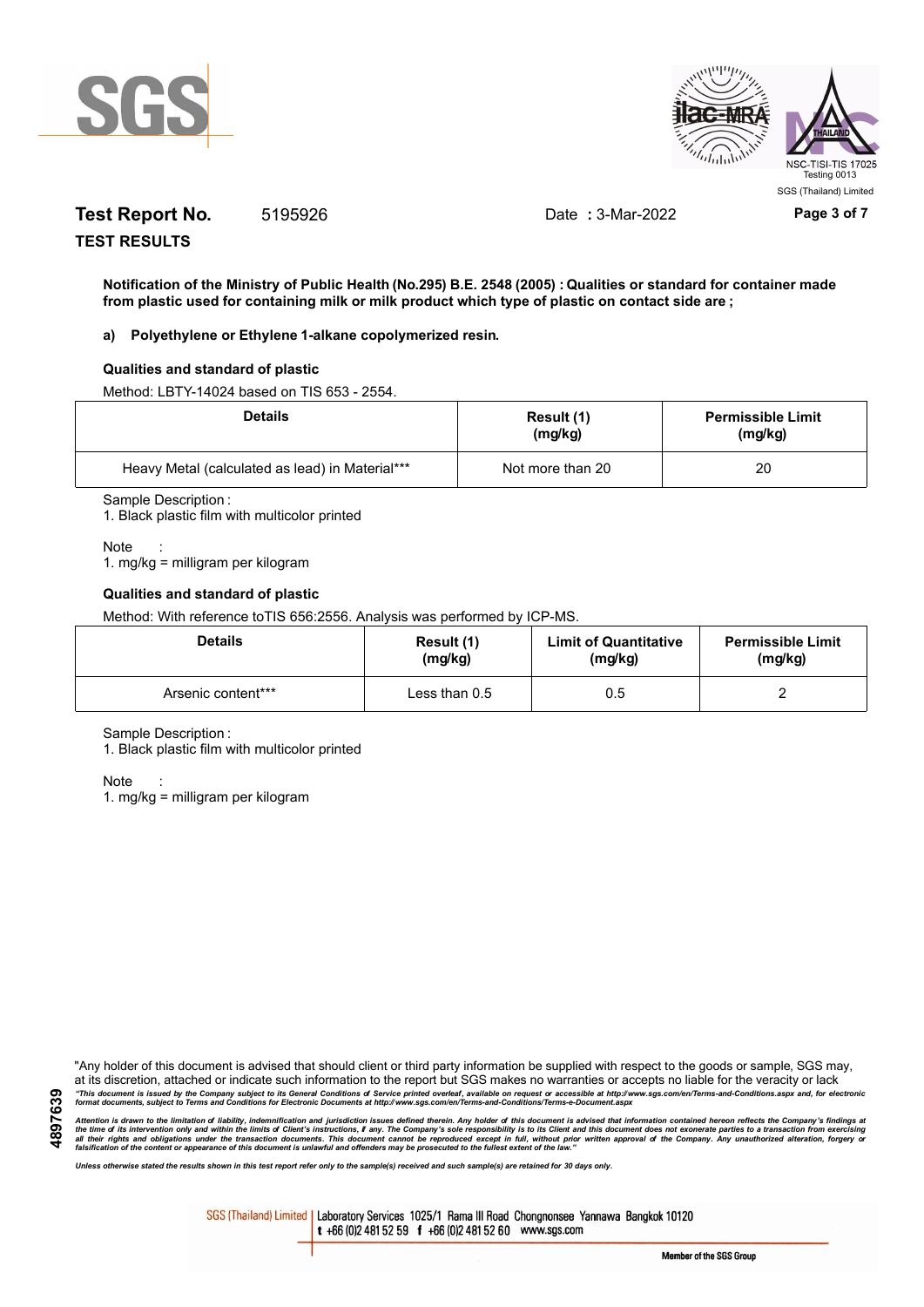



## **Test Report No.** 5195926 Date **:** 3-Mar-2022 **Page 4 of 7**

## **TEST RESULTS**

## **Qualities and standard of plastic**

Method: In-house method:LBTY-06370/5 and LBTY-06370/6 base on TIS 656:2556.

| <b>Details</b>                          | Result (1)<br>(mg/kg) | <b>Permissible Limit</b><br>(mg/kg) |
|-----------------------------------------|-----------------------|-------------------------------------|
| Extracted substance by normal hexane*** | 2.747                 | 26,000                              |
| Substance dissolve in xylene***         | 18.509                | 113,000                             |

Sample Description :

1. Black plastic film with multicolor printed

Note

**4897639**

1. mg/kg = milligram per kilogram

"Any holder of this document is advised that should client or third party information be supplied with respect to the goods or sample, SGS may, at its discretion, attached or indicate such information to the report but SGS makes no warranties or accepts no liable for the veracity or lack "This document is issued by the Company subject to its General Conditions of Service printed overleaf, available on request or accessible at http://www.sgs.com/en/Terms-and-Conditions.aspx and, for electronic<br>format docume

Attention is drawn to the limitation of liability, indemnification and jurisdiction issues defined therein. Any holder of this document is advised that information contained hereon reflects the Company's findings at<br>all th

*Unless otherwise stated the results shown in this test report refer only to the sample(s) received and such sample(s) are retained for 30 days only.*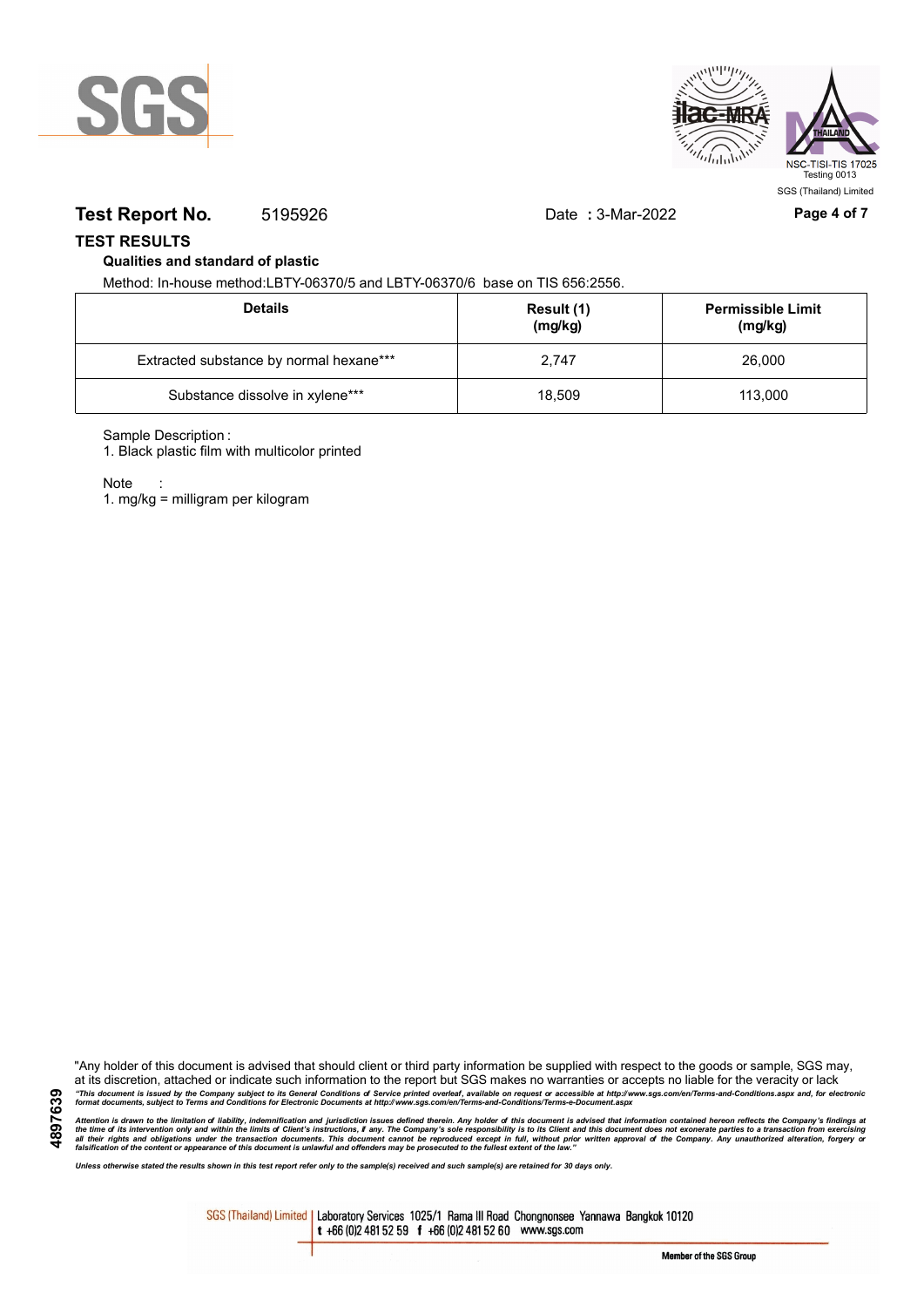



## **Test Report No.** 5195926 Date **:** 3-Mar-2022 **Page 5 of 7**

### **TEST RESULTS**

### **Qualities and standard of dissemination**

Method: With reference to TIS 656:2556

| <b>Details</b>                                                                      | Test Condition <sup>^</sup>                | Result (1)<br>(mg/dm3) | Limit of Quantitative<br>(mq/dm3) | <b>Permissible Limit</b><br>(mg/dm3)    |
|-------------------------------------------------------------------------------------|--------------------------------------------|------------------------|-----------------------------------|-----------------------------------------|
| Heavy metal (calculated as lead) in<br>4% concentrated acetic acid<br>extraction*** | 30 minute at<br>60 degree C                | Less than 1            |                                   |                                         |
| Potassium permanganate used for<br>reaction in water extraction***                  | 30 minute at<br>60 degree C                | Less than 1            | 1.0                               | 5                                       |
| Residue substances which is<br>evaporate in 4% concentrated acetic<br>acid***       | 30 minute at<br>60 degree C                | Less than 3            | 3.0                               | 15                                      |
| Residue substances from volatile<br>matters in normal heptane***                    | Room temperature<br>(1 hr. at 25 degree C) | Less than 3            | 3.0                               | 75 for Milk and<br>Creamy Milk products |

### Sample Description :

1. Black plastic film with multicolor printed (inside)

#### Note

1. mg/dm3 = milligram per cubic decimeter

2. Degree C = degree Celsius

Remark :

1.  $^{\circ}$  = In case of the use at temperature not higher than 100 degree Celsius

**4897639**

"Any holder of this document is advised that should client or third party information be supplied with respect to the goods or sample, SGS may, at its discretion, attached or indicate such information to the report but SGS makes no warranties or accepts no liable for the veracity or lack "This document is issued by the Company subject to its General Conditions of Service printed overleaf, available on request or accessible at http://www.sgs.com/en/Terms-and-Conditions.aspx and, for electronic<br>format docume

Attention is drawn to the limitation of liability, indemnification and jurisdiction issues defined therein. Any holder of this document is advised that information contained hereon reflects the Company's findings at<br>all th

*Unless otherwise stated the results shown in this test report refer only to the sample(s) received and such sample(s) are retained for 30 days only.*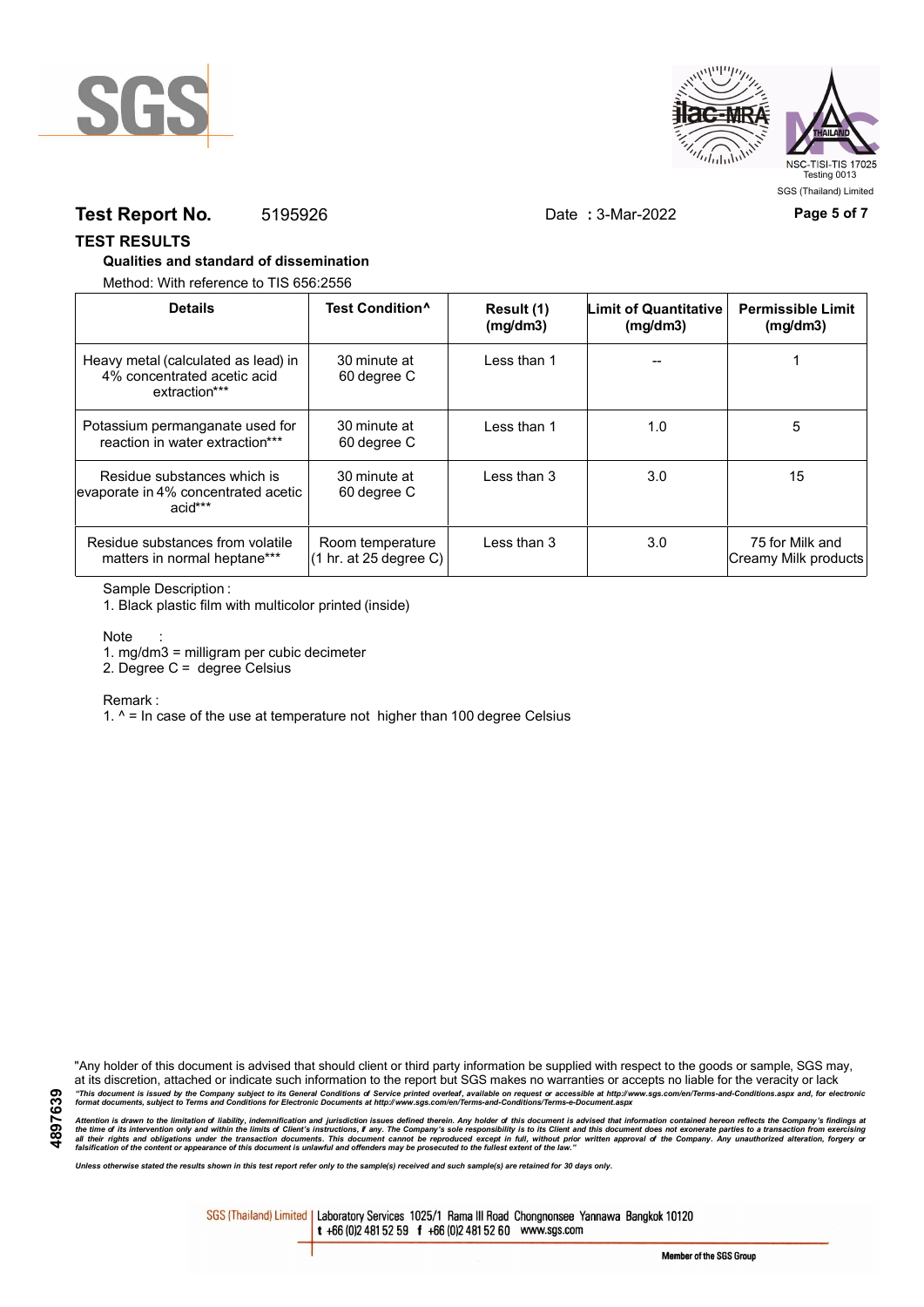



## **Test Report No.** 5195926 Date : 3-Mar-2022 **Page 6 of 7**

**TEST RESULTS**

#### **Qualities and standard of dissemination**

Method: With reference to TIS 655-1: 2553

| <b>Details</b>                 | Test Condition <sup>^</sup> | Result (1)   | <b>Permissible Limit</b> |
|--------------------------------|-----------------------------|--------------|--------------------------|
| Migration of color extract by  | 30 minute at                | Negative     | Negative                 |
| 4% concentrated acetic acid*** | 60 degree C                 | (See Note 2) |                          |
| Migration of color extract by  | Room temperature            | Negative     | Negative                 |
| normal heptane***              | (1 hr. at 25 degree C)      | (See Note 2) |                          |

Sample Description :

1. Black plastic film with multicolor printed (inside)

Note

1. Degree C = degree Celsius

2. "Negative" mean it's not presence of color migration/ "Positive" mean it's presence of color migration

Remark :

1.  $^{\circ}$  = In case of the use at temperature not higher than 100 degree Celsius

Remark: The test item(s) marked \*\*\* on test report is/are analyzed at SGS (Thailand) Limited, address: 41/16-20 and 41/23 Soi Rama III 59, Rama III road, Chongnonsee, Yannawa, Bangkok.

"Any holder of this document is advised that should client or third party information be supplied with respect to the goods or sample, SGS may, at its discretion, attached or indicate such information to the report but SGS makes no warranties or accepts no liable for the veracity or lack "This document is issued by the Company subject to its General Conditions of Service printed overleaf, available on request or accessible at http://www.sgs.com/en/Terms-and-Conditions.aspx and, for electronic<br>format docume

Attention is drawn to the limitation of liability, indemnification and jurisdiction issues defined therein. Any holder of this document is advised that information contained hereon reflects the Company's findings at<br>all th

*Unless otherwise stated the results shown in this test report refer only to the sample(s) received and such sample(s) are retained for 30 days only.*

SGS (Thailand) Limited | Laboratory Services 1025/1 Rama III Road Chongnonsee Yannawa Bangkok 10120 t +66 (0)2 481 52 59 f +66 (0)2 481 52 60 www.sgs.com

Member of the SGS Group